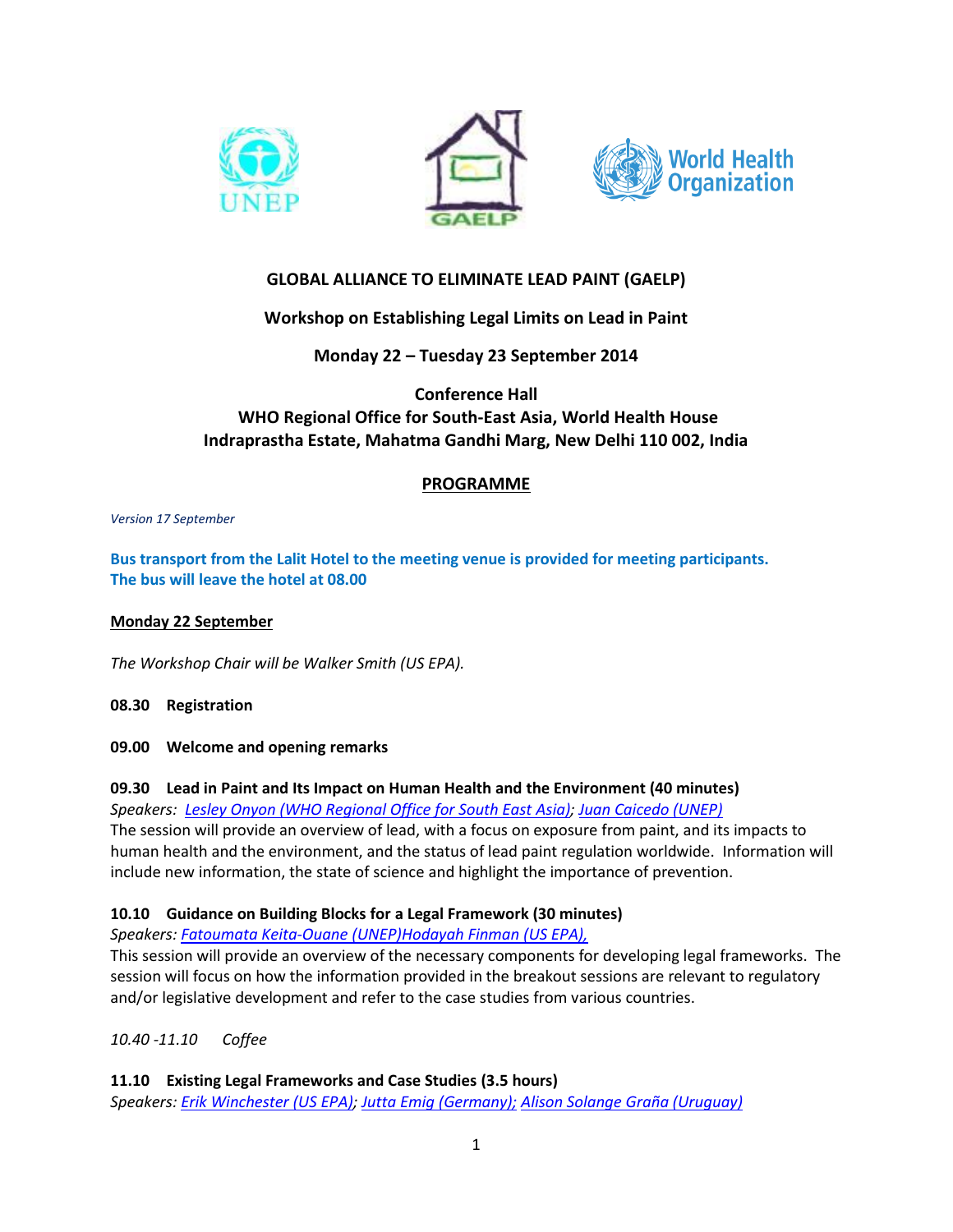This session will focus on existing legal frameworks from a variety of countries and discuss their experience with establishing legal limits on lead in new residential and/ or decorative paint. Information would include country definitions of lead paint, regulated levels/compounds, methods of enforcement and compliance, implementation and obstacles. Furthermore, the session would provide the opportunity for discussion between countries regarding past and future efforts on establishing legislation and/or regulation on lead in paint.

*13.00 -14.00 Lunch 15.45 -16.15 Coffee*

# **16.15 Industry Perspectives (1 hour)**

*Speakers: [Steve Sides \(IPPIC\); Marie Clarke \(IPPIC\); Julian Hunter \(IPPIC\)](http://www.unep.org/chemicalsandwaste/Portals/9/Lead_Cadmium/docs/GAELP/3rd%20GAELP%20Meeting/8.Industry%20Perspectives%20on%20the%20Elimination%20of%20Lead%20Paint_Marie%20Clarke.pdf)*

Representatives of the International Paint and Printing Ink Council (IPPIC) will provide additional information on the industry perspective including, 1) IPPIC's commitment to GAELP, 2) A description of historical industry conformance with existing legal requirements, 3) Affirming limited technical feasibility concerns for decorative paints, 4) Describing additional elements of lead hazard control that address health and environmental concerns, 5) Information and examples of current constructive industry collaboration with governments (Philippines, Vietnam, Thailand, Japan, Taiwan).

- **17.15 Closing remarks and announcement of arrangements for day 2 which will commence with concurrent sessions.**
- **17.30 Close and transport back to hotel**
- *19.00 Dinner reception at Lalit Hotel*

*------*

# **Tuesday 23 September**

# **Departure from the Lalit Hotel by bus at 08.00**

#### **Concurrent Sessions**

| <b>Conference Hall: Session A</b> | Chair: Sheila Logan and Abdouraman Bary (UNEP) |
|-----------------------------------|------------------------------------------------|
| <b>Sri Lanka Room: Session B</b>  | Chair: Lesley Onyon (WHO)                      |

**09.00 – 10.30**

# **Session A: Industry Case Studies (1.5 hours)**

*Speakers: [Steve Sides \(IPPIC\); Marie Clarke \(IPPIC\);](http://www.unep.org/chemicalsandwaste/Portals/9/Lead_Cadmium/docs/GAELP/3rd%20GAELP%20Meeting/2.%20Industry%20case%20studies_IPPIC.pdf) [Juan Caicedo \(UNEP\)](http://www.unep.org/chemicalsandwaste/Portals/9/Lead_Cadmium/docs/GAELP/3rd%20GAELP%20Meeting/1.Industry%20case%20studies_UNEP.pdf)*

This session will review the existing market and status of lead paint and leaded pigments for paint and coatings manufacturers worldwide. Case studies of how companies have moved away from lead in paint (e.g. multi-national, regional and local) will be discussed.

*OR*

# **Session B: Analytical Methods and Quality Assurance Strategies for Blood Lead Testing (1.5 hours)**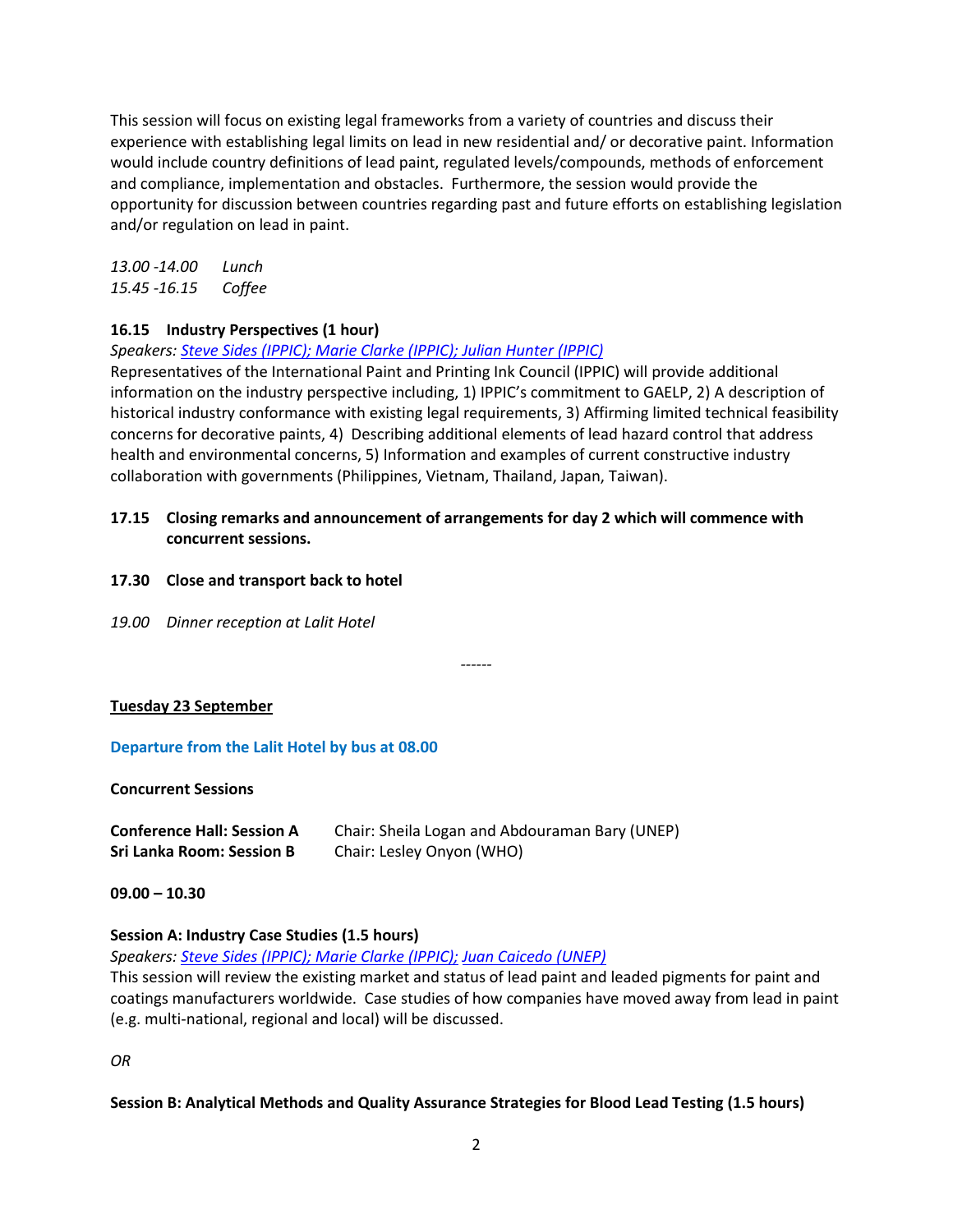# *Speakers: [Thuppil Venkatesh \(National Referral Centre for Lead Poisoning in India\);](http://www.unep.org/chemicalsandwaste/Portals/9/Lead_Cadmium/docs/GAELP/3rd%20GAELP%20Meeting/1.%20Blood-Lead-%20Venkatesh.pdf) [Samwel Manyele](http://www.unep.org/chemicalsandwaste/Portals/9/Lead_Cadmium/docs/GAELP/3rd%20GAELP%20Meeting/2.%20Blood_Lead%20Manyele.pdf)  [\(United Republic of Tanzania\)](http://www.unep.org/chemicalsandwaste/Portals/9/Lead_Cadmium/docs/GAELP/3rd%20GAELP%20Meeting/2.%20Blood_Lead%20Manyele.pdf)*

The session describes well-established analytical methods for measuring lead in blood and their characteristics, including advantages and disadvantages, as well as considerations for selecting the most appropriate method for various situations, especially in a developing country context. The course also presents the principles of Quality Assurance (QA), including sampling and measuring strategies. Knowledge is transferred through (i) PPT presentations; (ii) demonstrations: and (iii) case studies addressing situations in a developing country context.

*10.30 – 11.00 Coffee*

# **11.00 – 13.00**

# **Session A: Sampling and Testing Paint (1.5 hours)**

*Speakers: [Perry Gottesfeld](http://www.unep.org/chemicalsandwaste/Portals/9/Lead_Cadmium/docs/GAELP/3rd%20GAELP%20Meeting/3.%20Teszting%20paint_Gottesfeld.pdf) (Occupational Knowledge International); [Sheila Logan](http://www.unep.org/chemicalsandwaste/Portals/9/Lead_Cadmium/docs/GAELP/3rd%20GAELP%20Meeting/1a_UNEP%20paint%20testing%20results.pdf) (UNEP); [Sara Brosche](http://www.unep.org/chemicalsandwaste/Portals/9/Lead_Cadmium/docs/GAELP/3rd%20GAELP%20Meeting/5.%20IPEN%20Asian%20Paint%20elimination.pdf)  [\(IPEN\)](http://www.unep.org/chemicalsandwaste/Portals/9/Lead_Cadmium/docs/GAELP/3rd%20GAELP%20Meeting/5.%20IPEN%20Asian%20Paint%20elimination.pdf)*

This session gives health, environmental and consumer affairs professionals and decision-makers an opportunity to learn about techniques to sample and analyse lead in paint. The session is aimed at persons who are not laboratory specialists but who may have a role in developing plans and protocols for lead paint testing and compliance programs. The course also presents the principles of Quality Assurance (QA), including sampling and laboratory selection and general cost information. The session will include a case study of a recent nine-country assessment of lead paints in the market sponsored by UNEP.

*Followed by*

# **Session A: The Role of Third Party Certification (1/2 hour)**

# *Speaker: [Perry Gottesfeld \(Occupational Knowledge International\)](http://www.unep.org/chemicalsandwaste/Portals/9/Lead_Cadmium/docs/GAELP/3rd%20GAELP%20Meeting/4.%20Third%20party%20certification_Gottesfeld.pdf)*

Third party certification provides a mechanism for monitoring compliance with restrictions on the lead content of paints and provides a level playing field for paint companies. Certification programs have been successful in promoting environmentally preferable products and in facilitating international trade. This session will provide an update on the development of a lead-specific certification standard for paint. This session will provide information and facilitate discussion on: 1) What is third party certification? 2) How does third party certification complement regulatory efforts to eliminate lead in paint? 3) What is the status of certification programs for paint? 4) How paint companies benefit from certification? 5) What governments can do to encourage certification?

Note: The GAELP does not endorse any particular certification program for lead in paints.

*OR*

# **Session B: Conducting Blood Lead Prevalence Studies (1hr 15 mins)**

# *Speakers: [Henry Falk \(US CDC\)](http://www.unep.org/chemicalsandwaste/Portals/9/Lead_Cadmium/docs/GAELP/3rd%20GAELP%20Meeting/3.Falk%20Blood%20Lead%20prevalence.pdf)*

A prevalence study to assess blood lead levels is population-based, cross sectional and a tool to understand risk factors for elevated blood lead levels. The value and use of such surveys will be discussed. We will present two-stage cluster sampling methodology to determine prevalence and risk factors for elevated BLLs among children. Public health officials who wish to assess child and householdlevel environmental and blood lead data can quickly apply this cost efficient data collection methodology. A well-organized, trained team following a standardized protocol and using standardized questionnaires are critical to collect quality data. *Followed by*